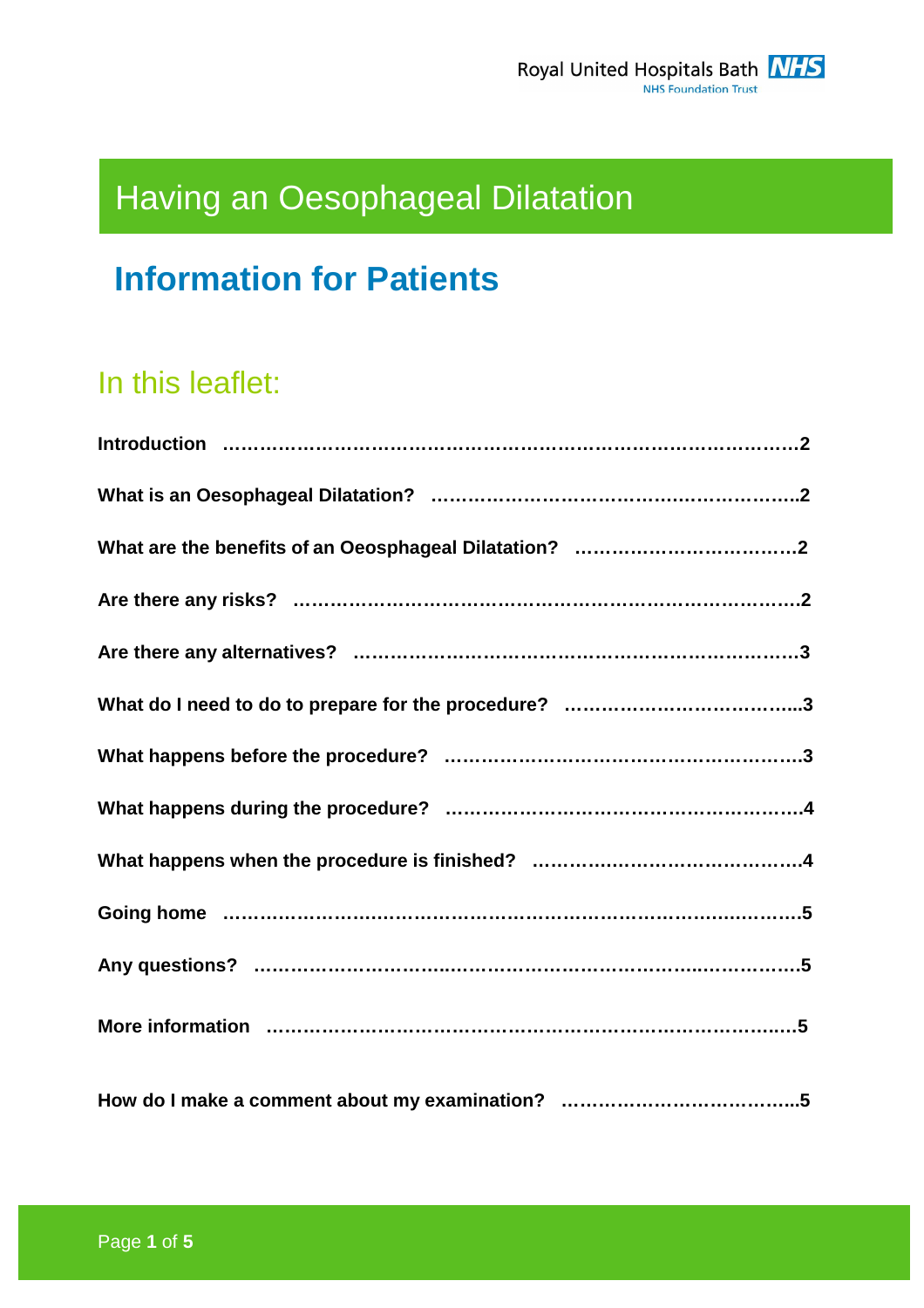#### **Introduction**

This leaflet tells you about having an oesophageal dilatation. It explains what is involved and what the possible risks are.

If you have any questions or concerns, please do not hesitate to speak to a doctor or nurse caring for you in the Interventional Radiology department.

#### What is an Oesophageal Dilatation?

The oesophagus, or gullet, is the tube that takes food down from the mouth to the stomach. If it becomes narrowed or blocked, there will be a problem with swallowing.

Oesophageal dilatation is a procedure that widens a narrowing in your oesophagus using a special catheter (long, thin tube) with a balloon attached. Dilatation should stretch the narrowing and make it easier for you to swallow.



### What are the benefits of an Oesophageal Dilatation?

Dilatation should stretch the narrowing of your oesophagus and make it easier for you to swallow. More than one dilatation may be needed over several appointments depending on how much stretching your oesophagus will require.

#### Are there any risks?

Serious risks and complications of having an oesophageal dilatation are very rare. However, as with any procedure, some risks or complications may occur.

- There is a small risk of a perforation (tear) of your oesophagus (in the region of 1 in 300 cases). This is greater if you are currently having high dose chemotherapy or radiotherapy. Small perforations can heal with rest from feeding and antibiotics. Larger holes may require an operation to repair them.
- A small amount of bleeding may occur, but more significant bleeding is very rare.
- There is a slightly increased risk of developing a chest infection after this procedure.

The use of X-ray guidance during the procedure helps to minimise the risk of complications. The radiologist (specialist X-ray doctor) performing the procedure will discuss the risk factors relevant to your condition with you before starting and will be happy to answer any questions you may have.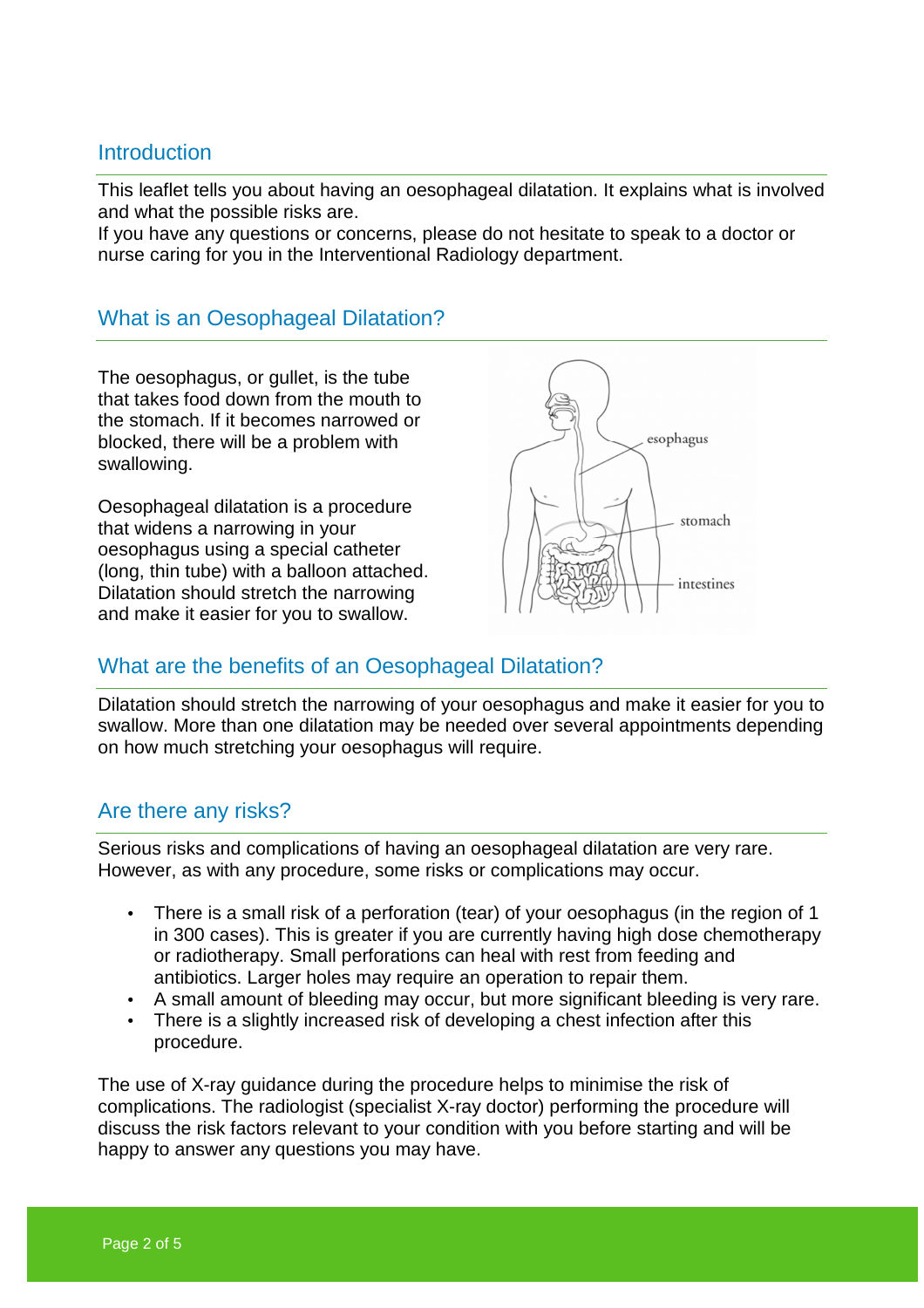## Are there any alternatives?

There is no alternative procedure that can be done to stretch the oesophagus to allow you to swallow better.

#### What do I need to do to prepare for the procedure?

You will need to have a blood test about one week before the procedure. Your doctor or clinical nurse specialist will tell you about this and how to arrange it when they recommend an oesophageal dilatation.

If you are taking Warfarin, Clopidogrel, aspirin or other blood thinning medications please inform the Radiology department at least one week before the procedure, as these may need to be withheld temporarily before the examination.

You can come into hospital, have an oesophageal dilatation, and go home the same day. You will need to arrange for a responsible adult to take you home in private transport, and to stay with you overnight. We do not recommend that you use public transport, as you will have had medication to sedate you for the procedure.

You will not be allowed to eat or drink for 6 hours before the procedure. You can drink sips of water up to 2 hours before your procedure. If you have diabetes, please phone the Radiology department for specific advice on 01225 824375.

On admission you will be informed of the approximate time of your procedure. However, this may change due to unforeseen circumstances.

**If you are pregnant, or think you may be pregnant, you must tell the imaging staff so that appropriate protection or advice can be given.** 

#### What happens before the procedure?

When it is time for the procedure you will be taken on your bed to the Radiology department, where you will be welcomed by the radiology staff:

- The Radiologist is a doctor specially trained to interpret X-rays and scans and to perform image-guided procedures.
- Radiographers are specially trained health professionals who move and control the radiographic equipment during the procedure.
- Radiology Nurses work with the radiologists and care for the patient during interventional procedures.

A nurse will check your details. If you are allergic to anything (such as medicine, skin cleansing preparations, latex, plasters) please tell the nurse.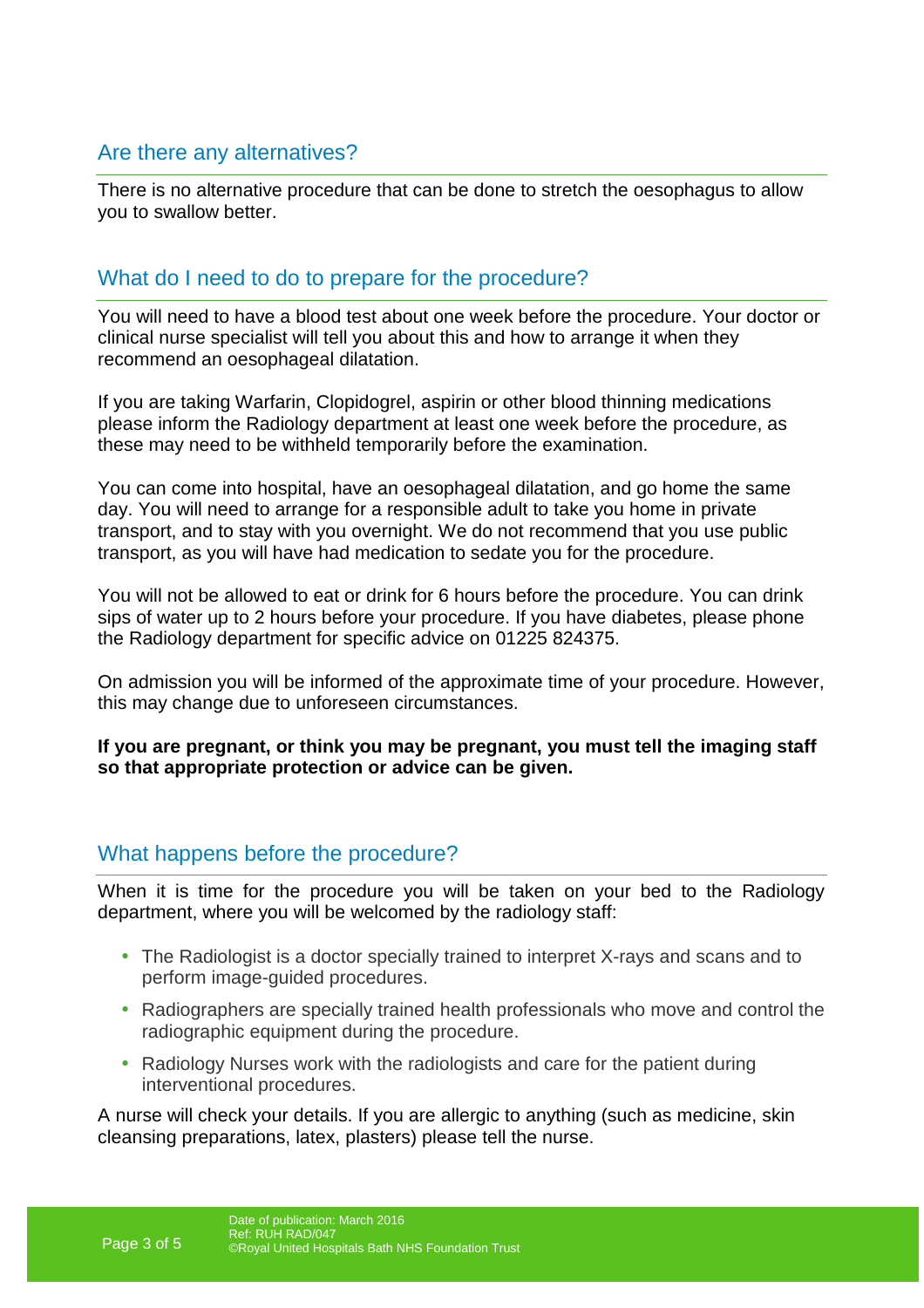You must tell the nurse if you have any loose teeth, caps or crowns, as there is a risk they could become dislodged.

The radiologist will explain the procedure answering any questions you or your family may have. When all your questions have been answered you will be asked to sign a consent form for the procedure.

Before the procedure you will be asked to change into a hospital gown and to remove dentures, glasses and neck or ear jewellery.

#### What happens during the procedure?

You will be taken into the Interventional radiology room and helped onto the X-ray table.

A cannula (needle) will be inserted into a vein in your hand/arm. This allows us to administer a sedative and painkillers. You will not be fully unconscious during the procedure but you should be drowsy and relaxed. The back of your throat may be sprayed with a local anaesthetic to numb it.

The nursing staff will attach ECG leads and a finger monitor to you to check your heart rate and breathing. A cuff will be placed on your arm to monitor your blood pressure (please inform the nurse if there is a reason why a certain arm cannot be used).

You will be asked to lie on your right hand side. A small mouthpiece will be placed in your mouth and you will be given oxygen via tubing under your nose or, if you have a tracheostomy, via a mask over this.

The radiologist will pass a fine catheter (long, thin tube) through your mouth and down your oesophagus until it has crossed the narrowing. This is then exchanged for a balloon catheter (with a balloon attached). The radiologist uses imaging machines to follow the progress of the catheter and see when the balloon is in the correct position. When it is, the balloon will be expanded to stretch the narrowing. This may be repeated a number of times.

The nurse may need to clear saliva from your mouth using a small suction tube.

#### What happens when the procedure is finished?

You will be taken to the recovery room or your ward, where you will need to rest for at least 2 hours. You will have your pulse, blood pressure and if necessary your temperature taken to ensure there have been no complications.

You will not have anything to eat or drink for at least one hour afterwards or until the nurse or Radiologist are happy with your recovery. If you are comfortable and there are no obvious complications you will first be given clear fluids and then allowed to eat and drink again.